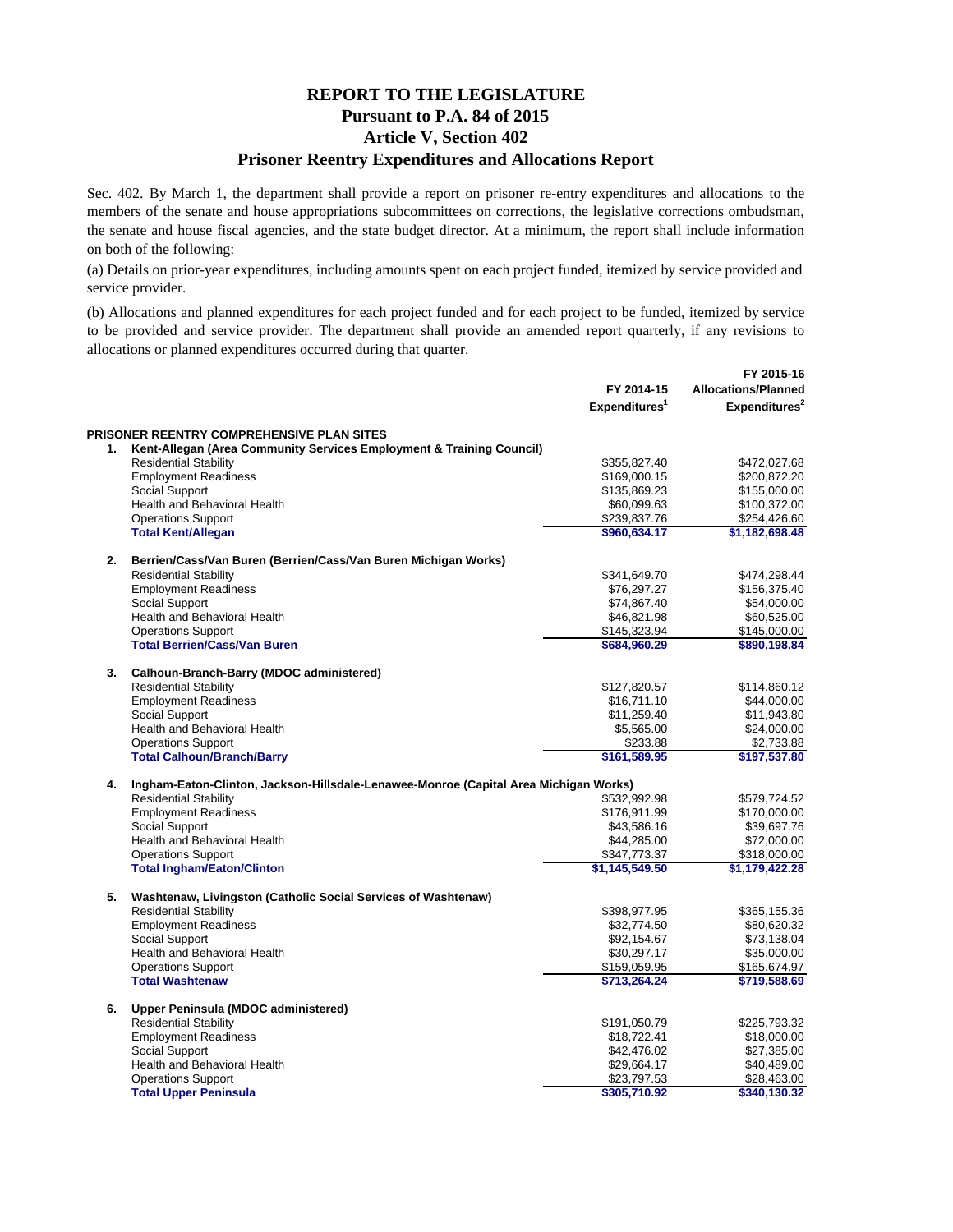| 7. | <b>Genesee-Shiawassee (Genesee County Office of Community Corrections)</b>            |                |                              |
|----|---------------------------------------------------------------------------------------|----------------|------------------------------|
|    | <b>Residential Stability</b>                                                          | \$264,571.10   | \$226,605.06                 |
|    | <b>Employment Readiness</b>                                                           | \$4,407.50     | \$8,000.00                   |
|    | Social Support                                                                        | \$23,808.22    | \$27,301.26                  |
|    | Health and Behavioral Health                                                          | \$61,993.63    | \$72,000.00                  |
|    | <b>Operations Support</b>                                                             | \$107,267.38   | \$109,000.00                 |
|    | <b>Total Genesee/Shiawassee</b>                                                       | \$462,047.83   | \$442,906.32                 |
|    |                                                                                       |                |                              |
| 8. | Macomb (Macomb/St. Clair Workforce Development Board)                                 |                |                              |
|    | <b>Residential Stability</b>                                                          | \$565,865.90   | \$726,865.52                 |
|    | <b>Employment Readiness</b>                                                           | \$0.00         | \$3,000.00                   |
|    | Social Support                                                                        | \$72,112.64    | \$112,349.72                 |
|    | Health and Behavioral Health                                                          | \$35,002.55    | \$16,500.00                  |
|    | <b>Operations Support</b>                                                             | \$154,230.07   | \$190,624.28                 |
|    | <b>Total Macomb-Oakland</b>                                                           | \$827,211.16   | \$1,049,339.52               |
| 8. | Oakland (MDOC administered)                                                           |                |                              |
|    | <b>Residential Stability</b>                                                          | \$642,411.00   | \$603,072.00                 |
|    | <b>Employment Readiness</b>                                                           | \$0.00         | \$13,500.00                  |
|    | Social Support                                                                        | \$5,354.08     | \$8,600.00                   |
|    | Health and Behavioral Health                                                          | \$14,335.00    | \$30,500.00                  |
|    | <b>Operations Support</b>                                                             | \$0.00         | \$0.00                       |
|    | <b>Total Macomb</b>                                                                   | \$662,100.08   | \$655,672.00                 |
|    |                                                                                       |                |                              |
| 9. | Muskegon-Oceana-Ottawa (Ottawa County Michigan Works)                                 |                |                              |
|    | <b>Residential Stability</b>                                                          | \$118,890.23   | \$199,610.04                 |
|    | <b>Employment Readiness</b>                                                           | \$201,329.27   | \$217,760.96                 |
|    | Social Support                                                                        | \$23,487.69    | \$30,250.00                  |
|    | Health and Behavioral Health                                                          | \$24,390.00    | \$32,000.00                  |
|    | <b>Operations Support</b>                                                             | \$85,942.74    | \$110,769.00                 |
|    | <b>Total Muskegon/Oceana/Ottawa</b>                                                   | \$454,039.93   | \$590,390.00                 |
|    | 10. Northwest (Northwest Michigan Council of Governments)                             |                |                              |
|    | <b>Residential Stability</b>                                                          | \$185,538.62   | \$225,101.44                 |
|    | <b>Employment Readiness</b>                                                           | \$127,018.53   | \$129,000.00                 |
|    | Social Support                                                                        | \$16,283.04    | \$29,672.92                  |
|    | Health and Behavioral Health                                                          | \$18,200.00    | \$18,500.00                  |
|    |                                                                                       | \$146,754.36   |                              |
|    | <b>Operations Support</b><br><b>Total Northwest</b>                                   | \$493,794.55   | \$153,456.45<br>\$555,730.81 |
|    |                                                                                       |                |                              |
|    | 12. Northeast (Region 7B Employment and Training Consortium)                          |                |                              |
|    | <b>Residential Stability</b>                                                          | \$246,679.10   | \$226,422.60                 |
|    | <b>Employment Readiness</b>                                                           | \$28,021.20    | \$32,000.00                  |
|    | Social Support                                                                        | \$31,847.64    | \$28,589.76                  |
|    | Health and Behavioral Health                                                          | \$5,714.00     | \$6,500.00                   |
|    | <b>Operations Support</b>                                                             | \$147,748.63   | \$142,956.00                 |
|    | <b>Total Northeast</b>                                                                | \$460,010.57   | \$436,468.36                 |
|    | 13. Saginaw-Midland-Bay (Genesee County Office of Community Corrections) <sup>3</sup> |                |                              |
|    | <b>Residential Stability</b>                                                          | \$191,063.44   | \$241,661.64                 |
|    | <b>Employment Readiness</b>                                                           | \$3,630.96     | \$7,000.00                   |
|    | Social Support                                                                        | \$15,273.96    | \$17,377.36                  |
|    | Health and Behavioral Health                                                          | \$14,270.96    | \$33,500.00                  |
|    | <b>Operations Support</b>                                                             | \$100,750.50   |                              |
|    | <b>Total Saginaw/Midland/Bay</b>                                                      | \$324,989.82   | \$115,981.66<br>\$415,520.66 |
|    |                                                                                       |                |                              |
|    | 15. Thumb (Macomb/St. Clair Workforce Development Board)                              |                |                              |
|    | <b>Residential Stability</b>                                                          | \$176,428.61   | \$257,839.84                 |
|    | <b>Employment Readiness</b>                                                           | \$0.00         | \$500.00                     |
|    | Social Support                                                                        | \$27,406.49    | \$29,977.00                  |
|    | Health and Behavioral Health                                                          | \$2,106.39     | \$5,500.00                   |
|    | <b>Operations Support</b>                                                             | \$76,625.87    | \$88,207.79                  |
|    | <b>Total Thumb (Macomb/St. Clair Workforce Development Board)</b>                     | \$282,567.36   | \$382,024.63                 |
|    | 16. Wayne (MDOC Administered)                                                         |                |                              |
|    | <b>Residential Stability</b>                                                          | \$2,397,727.00 | \$2,062,688.00               |
|    | <b>Employment Readiness</b>                                                           | \$115,633.95   | \$200,000.00                 |
|    | Social Support                                                                        | \$7,845.92     | \$18,300.00                  |
|    | Health and Behavioral Health                                                          | \$7,926.60     | \$20,000.00                  |
|    | <b>Operations Support</b>                                                             | \$0.00         | \$350.39                     |
|    | <b>Total Wayne</b>                                                                    | \$2,529,133.47 | \$2,301,338.39               |
|    |                                                                                       |                |                              |